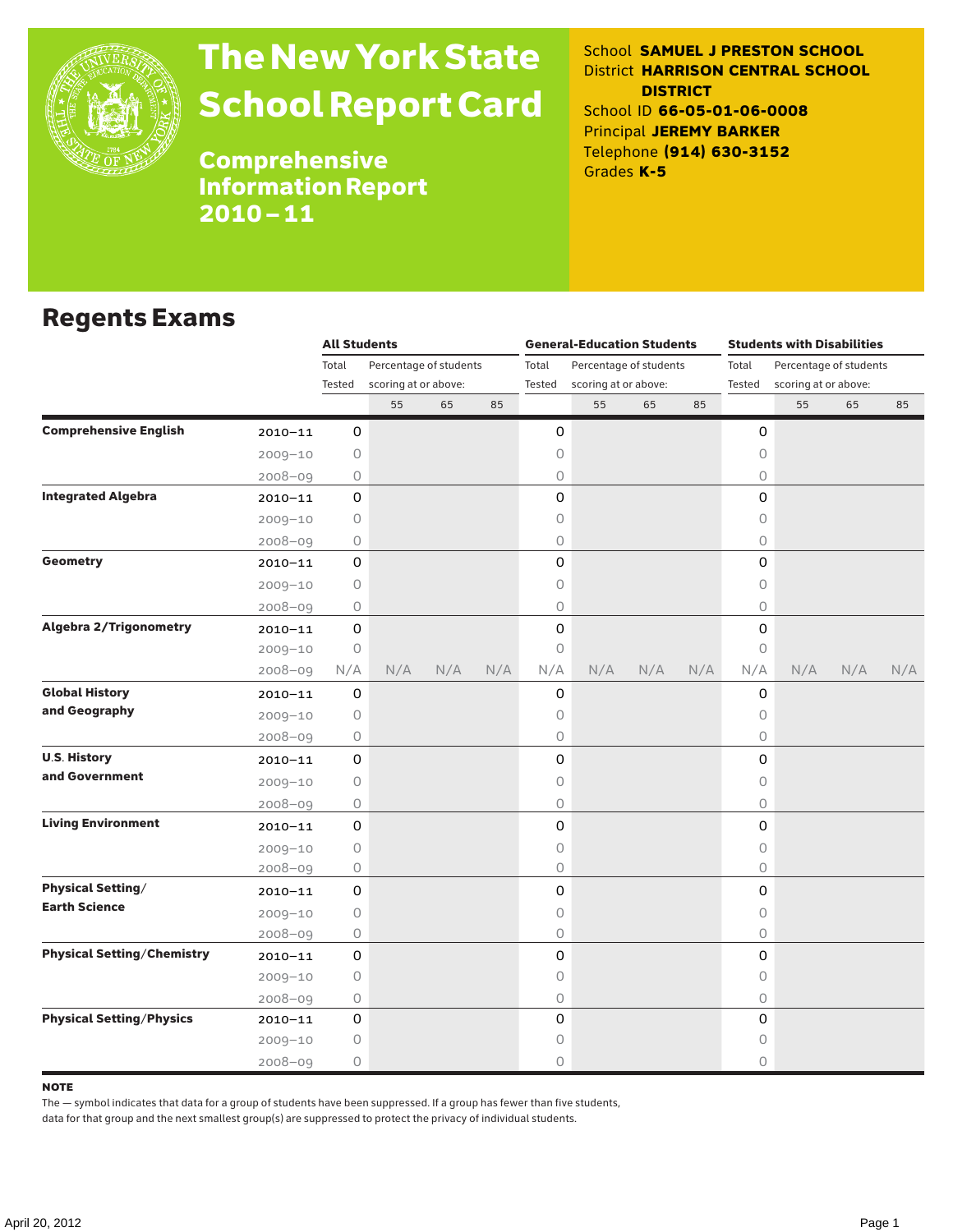School **SAMUEL J PRESTON SCHOOL** District **HARRISON CENTRAL SCHOOL DISTRICT** School ID **66-05-01-06-0008**

## New York State English as a Second Language Achievement Test (NYSESLAT)

|                                                     |             | <b>All Students</b>                  |                                   |                     |     |       |                | <b>General-Education Students</b> |                             |     | <b>Students with Disabilities</b> |                                      |                          |                     |     |       |  |
|-----------------------------------------------------|-------------|--------------------------------------|-----------------------------------|---------------------|-----|-------|----------------|-----------------------------------|-----------------------------|-----|-----------------------------------|--------------------------------------|--------------------------|---------------------|-----|-------|--|
|                                                     |             | Percent of students scoring<br>Total |                                   |                     |     |       | Total          |                                   | Percent of students scoring |     |                                   | Percent of students scoring<br>Total |                          |                     |     |       |  |
|                                                     |             |                                      | Tested in each performance level: |                     |     |       |                | Tested in each performance level: |                             |     |                                   | Tested in each performance level:    |                          |                     |     |       |  |
|                                                     |             |                                      |                                   | Begin. Interm. Adv. |     | Prof. |                |                                   | Begin. Interm. Adv.         |     | Prof.                             |                                      |                          | Begin. Interm. Adv. |     | Prof. |  |
| <b>Listening</b>                                    | $2010 - 11$ | 18                                   | 6%                                | 11%                 | 22% | 61%   | 17             |                                   |                             |     | $\overline{\phantom{0}}$          | 1                                    |                          |                     |     |       |  |
| and Speaking<br>$(Grades K-1)$                      | $2009 - 10$ | 13                                   | 8%                                | 8%                  | 31% | 54%   | 12             |                                   |                             |     |                                   | $\mathbf 1$                          |                          |                     |     |       |  |
|                                                     | $2008 - 09$ | 12                                   | 8%                                | 17%                 | 33% | 42%   | 12             | 8%                                | 17%                         | 33% | 42%                               | 0                                    |                          |                     |     |       |  |
| <b>Reading</b>                                      | $2010 - 11$ | 18                                   | 22%                               | 50%                 | 17% | 11%   | 17             |                                   |                             |     |                                   | 1                                    |                          |                     |     |       |  |
| and Writing                                         | $2009 - 10$ | 14                                   | 50%                               | 21%                 | 29% | 0%    | 13             |                                   |                             |     |                                   | 1                                    |                          |                     |     |       |  |
| $(Grades K-1)$                                      | $2008 - 09$ | 12                                   | 42%                               | 33%                 | 8%  | 17%   | 12             | 42%                               | 33%                         | 8%  | 17%                               | 0                                    |                          |                     |     |       |  |
| Listening<br>and Speaking<br>$(Grades 2-4)$         | $2010 - 11$ | 18                                   | 0%                                | 0%                  | 11% | 89%   | 16             |                                   |                             |     |                                   | 2                                    |                          |                     |     |       |  |
|                                                     | $2009 - 10$ | 24                                   | 0%                                | 13%                 | 8%  | 79%   | 21             |                                   |                             |     |                                   | 3                                    |                          |                     |     |       |  |
|                                                     | $2008 - 09$ | 20                                   | 0%                                | $0\%$               | 25% | 75%   | 15             | 0%                                | $0\%$                       | 20% | 80%                               | 5                                    | 0%                       | 0%                  | 40% | 60%   |  |
| <b>Reading</b><br>and Writing<br>$(Grades 2-4)$     | $2010 - 11$ | 18                                   | 0%                                | 33%                 | 39% | 28%   | 16             |                                   |                             |     |                                   | 2                                    |                          |                     |     |       |  |
|                                                     | $2009 - 10$ | 24                                   | 8%                                | 21%                 | 63% | 8%    | 21             |                                   |                             |     |                                   | 3                                    |                          |                     |     |       |  |
|                                                     | $2008 - 09$ | 20                                   | 5%                                | 30%                 | 40% | 25%   | 15             | 0%                                | 27%                         | 40% | 33%                               | 5                                    | 20%                      | 40%                 | 40% | $0\%$ |  |
| <b>Listening</b><br>and Speaking<br>$(Grades 5-6)$  | $2010 - 11$ | $\overline{1}$                       | 0%                                | 0%                  | 29% | 71%   | 6              |                                   |                             |     |                                   | 1                                    |                          |                     |     |       |  |
|                                                     | $2009 - 10$ | 3                                    |                                   |                     |     |       | $\mathbf 1$    |                                   |                             |     |                                   | $\overline{2}$                       |                          |                     |     |       |  |
|                                                     | $2008 - 09$ | 5                                    | $0\%$                             | 0%                  | 40% | 60%   | 4              |                                   |                             |     |                                   | 1                                    | -                        |                     |     |       |  |
| Reading<br>and Writing<br>$(Grades 5-6)$            | $2010 - 11$ | 7                                    | 0%                                | 0%                  | 71% | 29%   | 6              |                                   |                             |     | $\overline{\phantom{0}}$          | 1                                    | $\overline{\phantom{0}}$ |                     |     |       |  |
|                                                     | $2009 - 10$ | 3                                    | $\qquad \qquad -$                 |                     |     |       | 1              |                                   |                             |     | $\overline{\phantom{0}}$          | 2                                    |                          |                     |     |       |  |
|                                                     | $2008 - 09$ | 5                                    | $0\%$                             | 0%                  | 60% | 40%   | $\overline{4}$ |                                   |                             |     |                                   | 1                                    |                          |                     |     |       |  |
| <b>Listening</b><br>and Speaking<br>$(Grades 7-8)$  | $2010 - 11$ | 0                                    |                                   |                     |     |       | $\mathbf 0$    |                                   |                             |     |                                   | 0                                    |                          |                     |     |       |  |
|                                                     | $2009 - 10$ | $\mathsf O$                          |                                   |                     |     |       | $\circ$        |                                   |                             |     |                                   | 0                                    |                          |                     |     |       |  |
|                                                     | $2008 - 09$ | $\circ$                              |                                   |                     |     |       | 0              |                                   |                             |     |                                   | 0                                    |                          |                     |     |       |  |
| Reading<br>and Writing<br>$(Grades 7-8)$            | $2010 - 11$ | 0                                    |                                   |                     |     |       | 0              |                                   |                             |     |                                   | 0                                    |                          |                     |     |       |  |
|                                                     | $2009 - 10$ | 0                                    |                                   |                     |     |       | $\circ$        |                                   |                             |     |                                   | 0                                    |                          |                     |     |       |  |
|                                                     | $2008 - 09$ | $\bigcirc$                           |                                   |                     |     |       | $\mathsf O$    |                                   |                             |     |                                   | 0                                    |                          |                     |     |       |  |
| <b>Listening</b><br>and Speaking<br>$(Grades 9-12)$ | $2010 - 11$ | 0                                    |                                   |                     |     |       | $\mathsf 0$    |                                   |                             |     |                                   | 0                                    |                          |                     |     |       |  |
|                                                     | $2009 - 10$ | 0                                    |                                   |                     |     |       | $\circ$        |                                   |                             |     |                                   | 0                                    |                          |                     |     |       |  |
|                                                     | $2008 - 09$ | 0                                    |                                   |                     |     |       | $\mathsf O$    |                                   |                             |     |                                   | 0                                    |                          |                     |     |       |  |
| Reading<br>and Writing<br>$(Grades 9-12)$           | $2010 - 11$ | 0                                    |                                   |                     |     |       | 0              |                                   |                             |     |                                   | 0                                    |                          |                     |     |       |  |
|                                                     | $2009 - 10$ | 0                                    |                                   |                     |     |       | $\circ$        |                                   |                             |     |                                   | $\circ$                              |                          |                     |     |       |  |
|                                                     | $2008 - 09$ | 0                                    |                                   |                     |     |       | $\circ$        |                                   |                             |     |                                   | 0                                    |                          |                     |     |       |  |

#### note

The — symbol indicates that data for a group of students have been suppressed. If a group has fewer than five students,

data for that group and the next smallest group(s) are suppressed to protect the privacy of individual students.